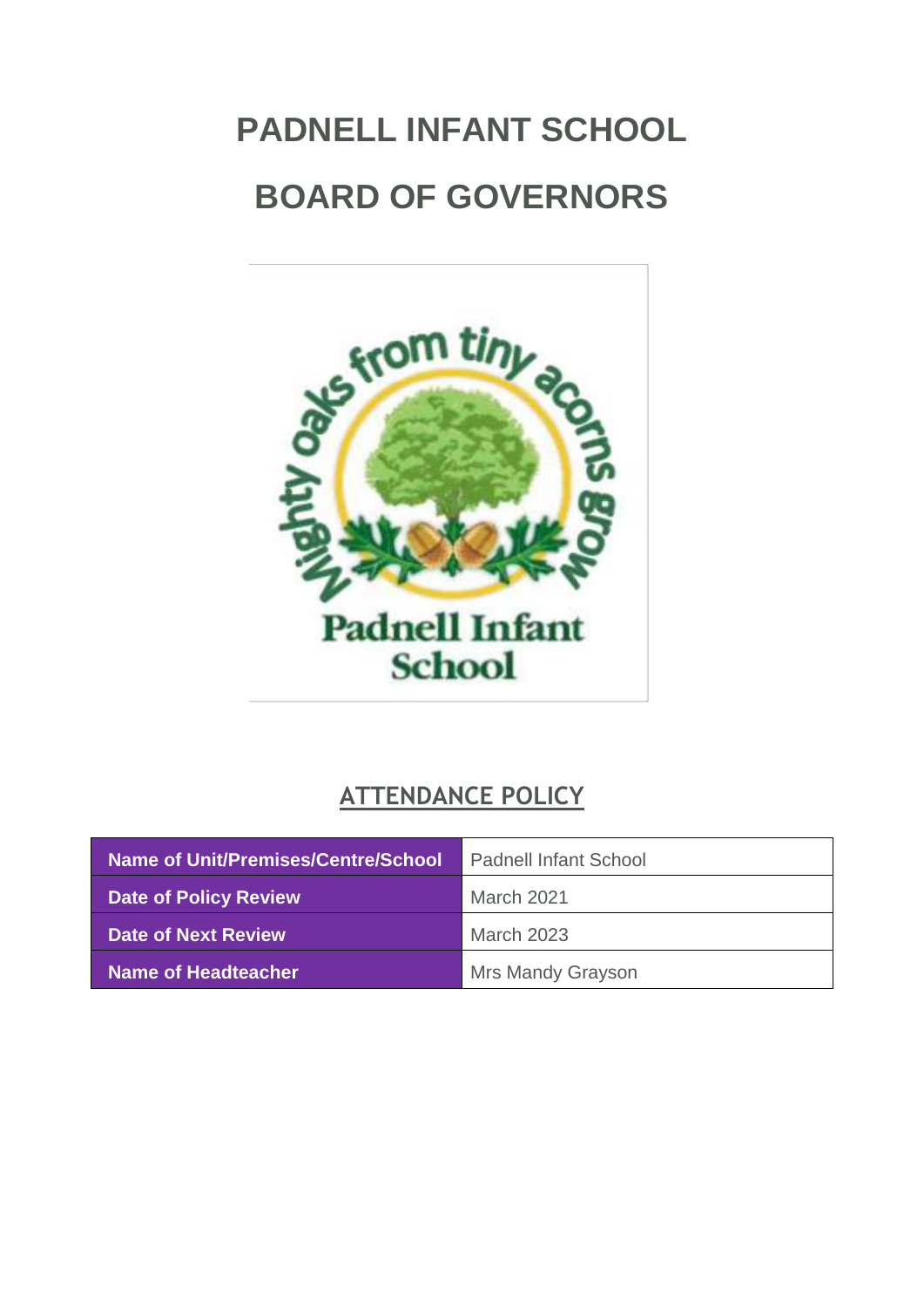## <span id="page-1-0"></span>**Administration Record**

| <b>Issue</b>  | <b>Modification</b>                         | <b>Approved</b>   |
|---------------|---------------------------------------------|-------------------|
|               | Curriculum and Standards Committee Approval | 18 September 2017 |
| 1.1           | Curriculum and Standards Committee Approved | 18 September 2017 |
| $\mathcal{P}$ | Full Governing Body approval                | 25 March 2019     |
| 2.1           | FGB Comments incorporated                   | 25 March 2019     |
| 3.0           | FGB approval                                | 1 March 2021      |
|               |                                             |                   |
|               |                                             |                   |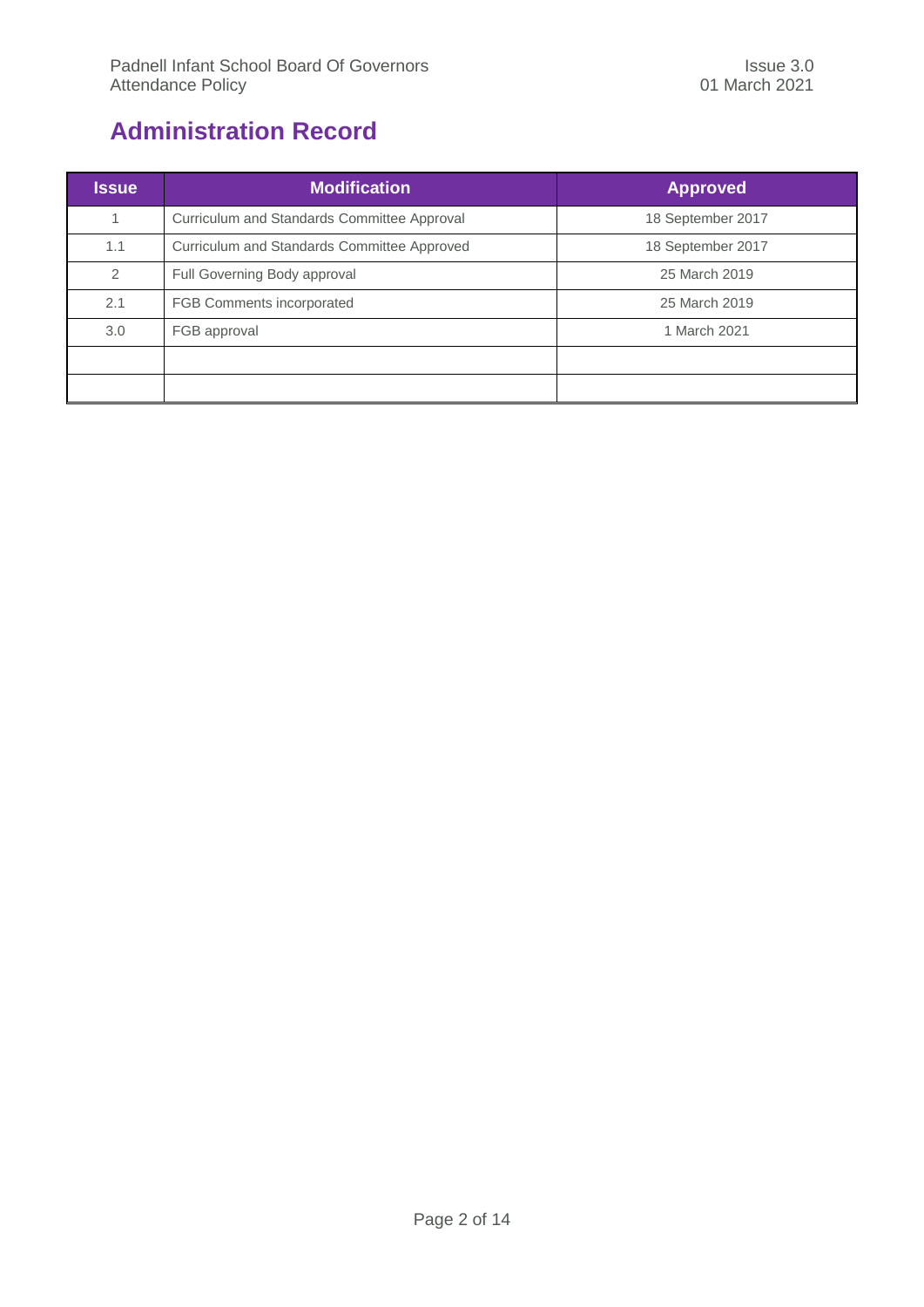## <span id="page-2-0"></span>**Contents Page**

| 1                                                                                    |     |                                                                                |  |
|--------------------------------------------------------------------------------------|-----|--------------------------------------------------------------------------------|--|
| $\overline{2}$                                                                       |     |                                                                                |  |
| 3                                                                                    |     |                                                                                |  |
| 4                                                                                    |     |                                                                                |  |
|                                                                                      | 4.1 |                                                                                |  |
|                                                                                      | 4.2 |                                                                                |  |
|                                                                                      | 4.3 |                                                                                |  |
|                                                                                      | 4.4 |                                                                                |  |
| 5                                                                                    |     |                                                                                |  |
| 6                                                                                    |     |                                                                                |  |
| $\overline{7}$                                                                       |     |                                                                                |  |
|                                                                                      | 7.1 |                                                                                |  |
|                                                                                      | 7.2 |                                                                                |  |
|                                                                                      | 7.3 |                                                                                |  |
|                                                                                      | 7.4 |                                                                                |  |
|                                                                                      | 7.5 |                                                                                |  |
|                                                                                      | 7.6 |                                                                                |  |
|                                                                                      |     | 8 Penalty Notices for Non Attendance and other Legal Measures:11               |  |
|                                                                                      | 8.2 | Legal Measures for tackling persistent absence or lateness 11                  |  |
|                                                                                      | 8.3 | Legal Measures for absence taken when the Headteacher has declined             |  |
|                                                                                      |     |                                                                                |  |
| 9                                                                                    |     |                                                                                |  |
| 10                                                                                   |     | Absence through child participation in Public Performances, including theatre, |  |
|                                                                                      |     |                                                                                |  |
| Absence through competing at regional, county or national level for Sport.  14<br>11 |     |                                                                                |  |
| Gypsy Roma Traveller Showman and Showman families 14<br>12                           |     |                                                                                |  |
|                                                                                      | 13  |                                                                                |  |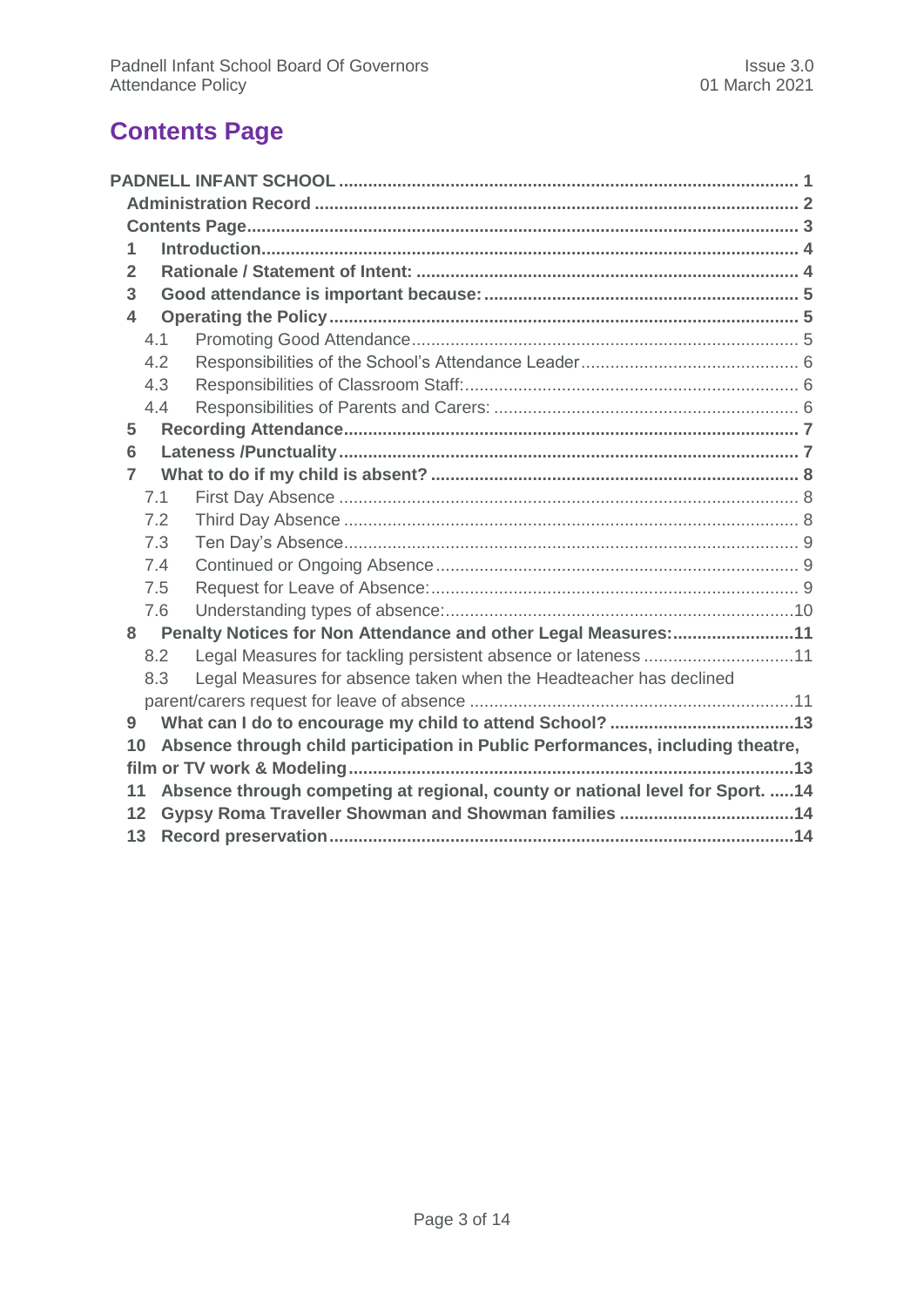## <span id="page-3-0"></span>**1 Introduction**

- 1.1.1 School attendance is subject to various education laws and this school attendance policy is written to reflect these laws and the guidance produced by the Department for Education and Hampshire County Council. This Attendance policy is also consistent with the following school policies:
	- **Admissions**;
	- Anti-bullying;
	- Child protection;
	- Exclusion;
	- Safeguarding;
	- Special Educational Needs;
	- Teaching & Learning;
	- **Behaviour & Rewards:**
- 1.1.2 The level of attendance & punctuality expected from all our pupils is included in the Padnell Infant School Home/School Agreement which parents are required to sign following their child's admission to the school (statutory).
- <span id="page-3-1"></span>1.1.3 It is very important therefore that you make sure that your child attends regularly and this Policy sets out how together we will achieve this.

## **2 Rationale / Statement of Intent:**

- 2.1.1 For a child to reach their full educational achievement a high level of school attendance is essential (Above 95% minimum, however we aim for 97%).
- 2.1.2 We are committed to providing an education of the highest quality for all our pupils and endeavor to provide an environment where all pupils feel valued and welcome. Parents and pupils play a part in making our school so successful. Every child has a right to access the education to which he/she is entitled. Parents and teachers share the responsibility for supporting and promoting excellent school attendance and punctuality for all.
- 2.1.3 It is our duty to consistently strive to achieve a goal of 100% attendance for all children. Every opportunity will be used to convey to pupils and their parents or carers the importance of regular and punctual attendance.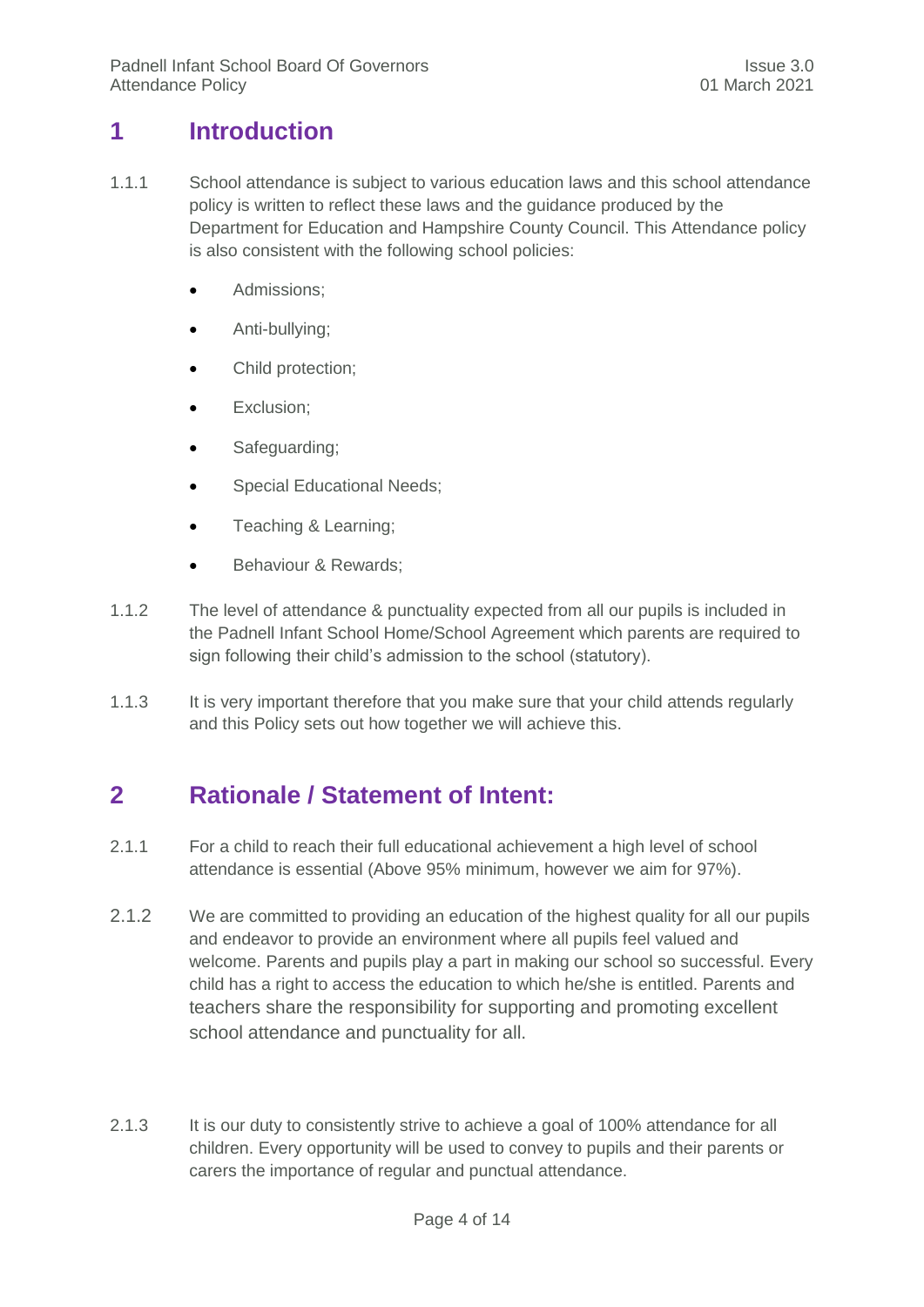2.1.4 For our children to take full advantage of the educational opportunities offered it is vital your child is at school, on time, every day the school is open unless the reason for the absence is unavoidable. The routines children develop around attendance and punctuality at school are the same as the expectations of any future employer in the world of work. High attainment, confidence with peers and staff and future aspirations depend on good attendance.

### <span id="page-4-0"></span>**3 Good attendance is important because:**

- a. Statistics show a direct link between under-achievement and absence below 95%;
- b. Regular attenders make better progress, both socially and academically;
- c. Regular attenders find school routines, school work and friendships easier to cope with;
- d. Regular attenders find learning more satisfying;
- e. Regular attenders are more successful in transferring between schools.

## <span id="page-4-2"></span><span id="page-4-1"></span>**4 Operating the Policy**

#### **4.1 Promoting Good Attendance**

- 4.1.1 The foundation for good attendance is a strong partnership between the school, parents and the child. The Home/School Agreement will contain details of how we will work with parents and our expectations of what parents will need to do to ensure their child achieves good attendance.
- 4.1.2 To help us all to focus on this we will:
	- Provide information on all matters related to attendance in our regular/weekly Home – Newsletter;
	- Report to you on how your child is performing in school, what their attendance and punctuality rate is and how this relates to their attainments;
	- Celebrate good attendance through assemblies both weekly and half termly.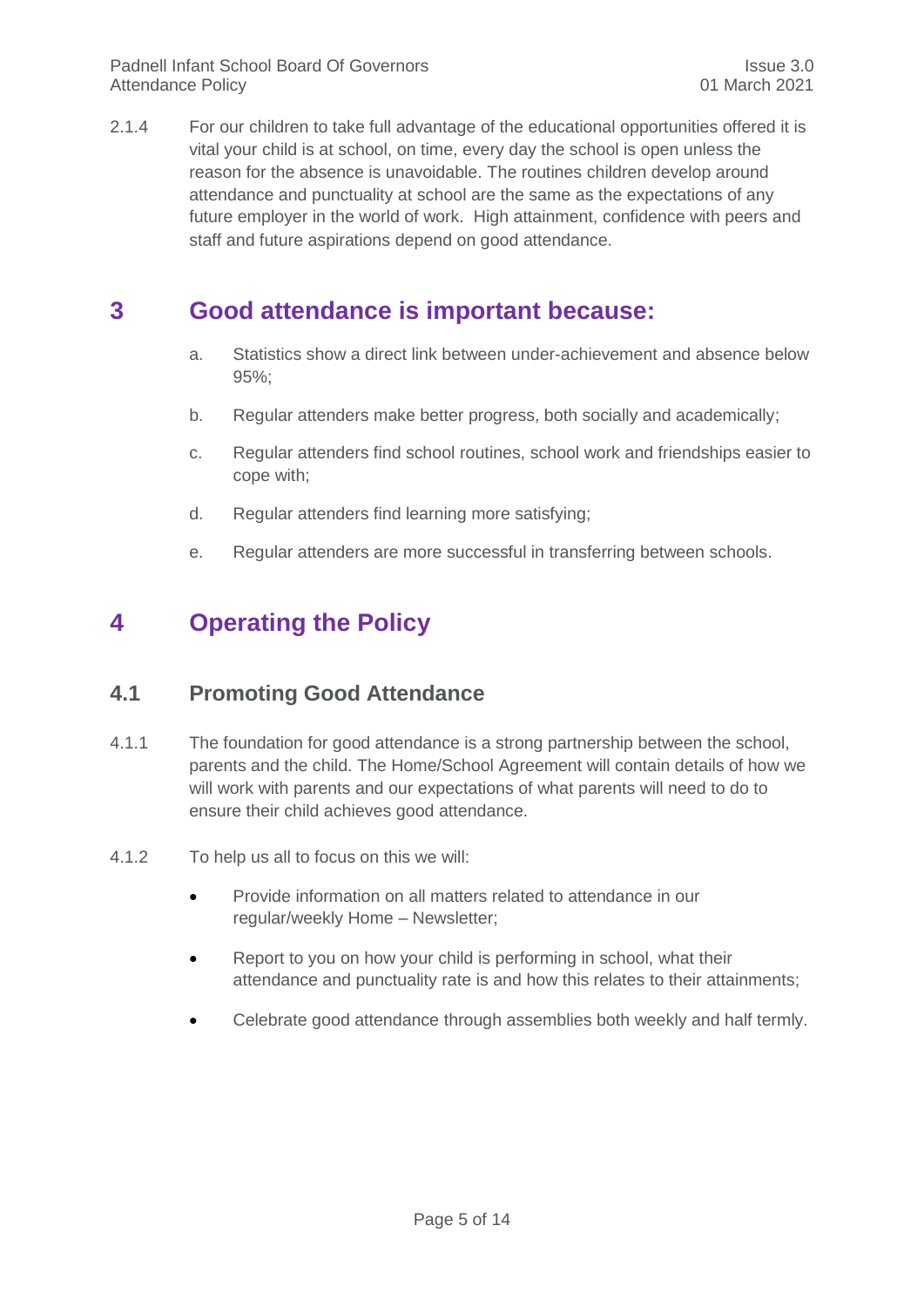#### <span id="page-5-0"></span>**4.2 Responsibilities of the School's Attendance Leader**

- 4.2.1 A member of the Senior Leadership Team with the support of office staff will oversee, direct and co-ordinate the school's work in promoting regular and improved attendance and will ensure the Attendance Policy is consistently applied throughout the school. This person will also ensure that attendance is both recorded accurately and analysed. He/she will ensure that attendance issues are identified at an early stage and that support is put in place to deal with any difficulties.
- 4.2.2 If absence is frequent or continuous, except where a child is clearly unwell, staff will discuss with parent/carers the need and reasons for their child's absence and will encourage them to keep absences to a minimum. A note or explanation from a pupil's home does not mean an absence becomes authorised. The decision whether or not to authorise an absence **will always rest with the school**. The school can request that medical evidence is provided to authorise absences from those children who have poor attendance.

#### <span id="page-5-1"></span>**4.3 Responsibilities of Classroom Staff:**

- 4.3.1 Ensure that all students are registered accurately
	- Promote & reward good attendance at all appropriate opportunities;
	- Liaise with the Attendance Leader on matters of attendance and punctuality;
	- Communicate any concerns or underlying problems that may account for a child's absence.

#### <span id="page-5-2"></span>**4.4 Responsibilities of Parents and Carers:**

- 4.4.1 Ensuring your child's regular attendance at school is a parent/carers legal responsibility (section of the 1996 Education Act) and permitting absence from school that is not authorised by the school creates an offence in law.
- 4.4.2 Parents will:
	- Inform the school on the first day of absence by 9.15am;
	- Support the school with their child in aiming for 100% attendance each year;
	- Make sure that any absence is clearly accounted for by phone on the first and subsequent days of absence**; (email is not accepted)**
	- Avoid taking their child out of school for non-urgent medical or dental appointments;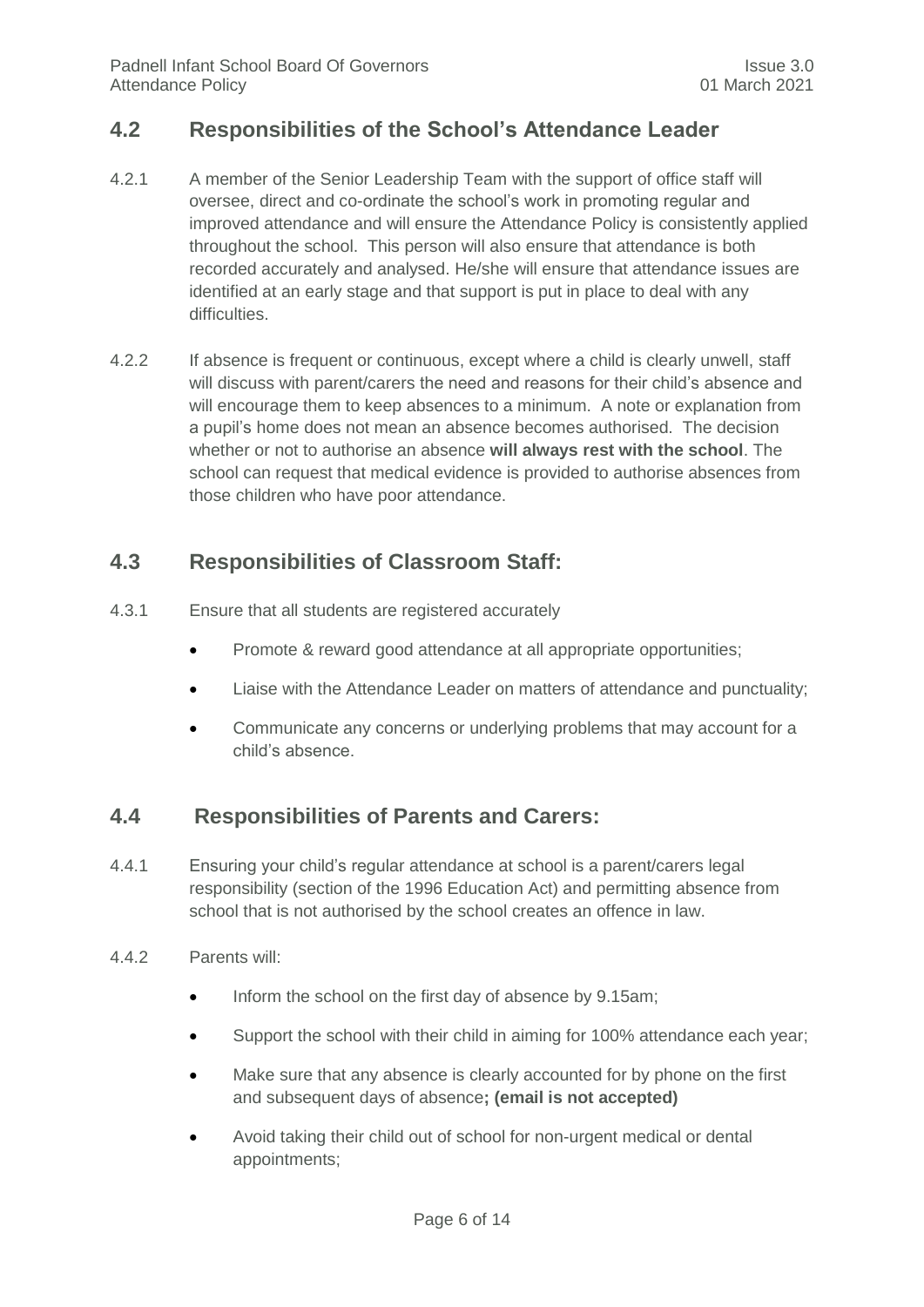Only request for leave of absence if it is for an exceptional circumstance.

## <span id="page-6-0"></span>**5 Recording Attendance**

5.1.1 Legally the register must be marked twice daily. This is once at the start of the school day 08:55 and again for the afternoon session at 13:00.

## <span id="page-6-1"></span>**6 Lateness /Punctuality**

- 6.1.1 It is important to be on time at the start of the morning and afternoon school sessions and to lessons. The start of school/lessons are used to give out instructions or organise work. If your child is late they can miss work, time with their class teacher getting vital information, cause disruption to the lesson for others , and can be embarrassing leading to possible further absence.
	- The classroom doors are opened at 08:45 pupils are encouraged to be in school at that time. Morning registration is at 08:55 and it closes at 09:15;
	- All lateness is recorded daily. This information will be required by the courts, should a prosecution for non-attendance or lateness be necessary;
	- Arrival after the close of registration will be marked as unauthorised absence code 'U' in line with county and Department for Education (DfE) guidance. This mark shows them to be on site, but is legally recorded as an absence;
	- If a pupil is late due to a medical appointment, they will receive an authorised absence coded 'M'. Please be advised that where possible doctors and dentists appointments are to be made outside of school hours or during school holidays;
- 6.1.2 Pupils who are consistently late are disrupting not only their own education but also that of the other pupils. On-going and repeated lateness is considered as **unauthorised absence and will be subject to legal action** (see section [8](#page-10-0) for further detail).
- 6.1.3 Parents, guardians or carers of pupils who have patterns of lateness will be contacted to discuss the importance of good time keeping and how this might be achieved. If lateness persists, parents, guardians or carers will be invited to attend the school and discuss the problem and support offered. If support is not appropriate or is declined and a child has 10 or more sessions of unauthorised absence due to lateness recorded in any 10 week period the school or the Hampshire County Council will be required to issue parents with a penalty notice in accordance with Hampshire's Code of Conduct for issuing penalty notices for non-attendance (See section [8](#page-10-0) of this policy for further detail).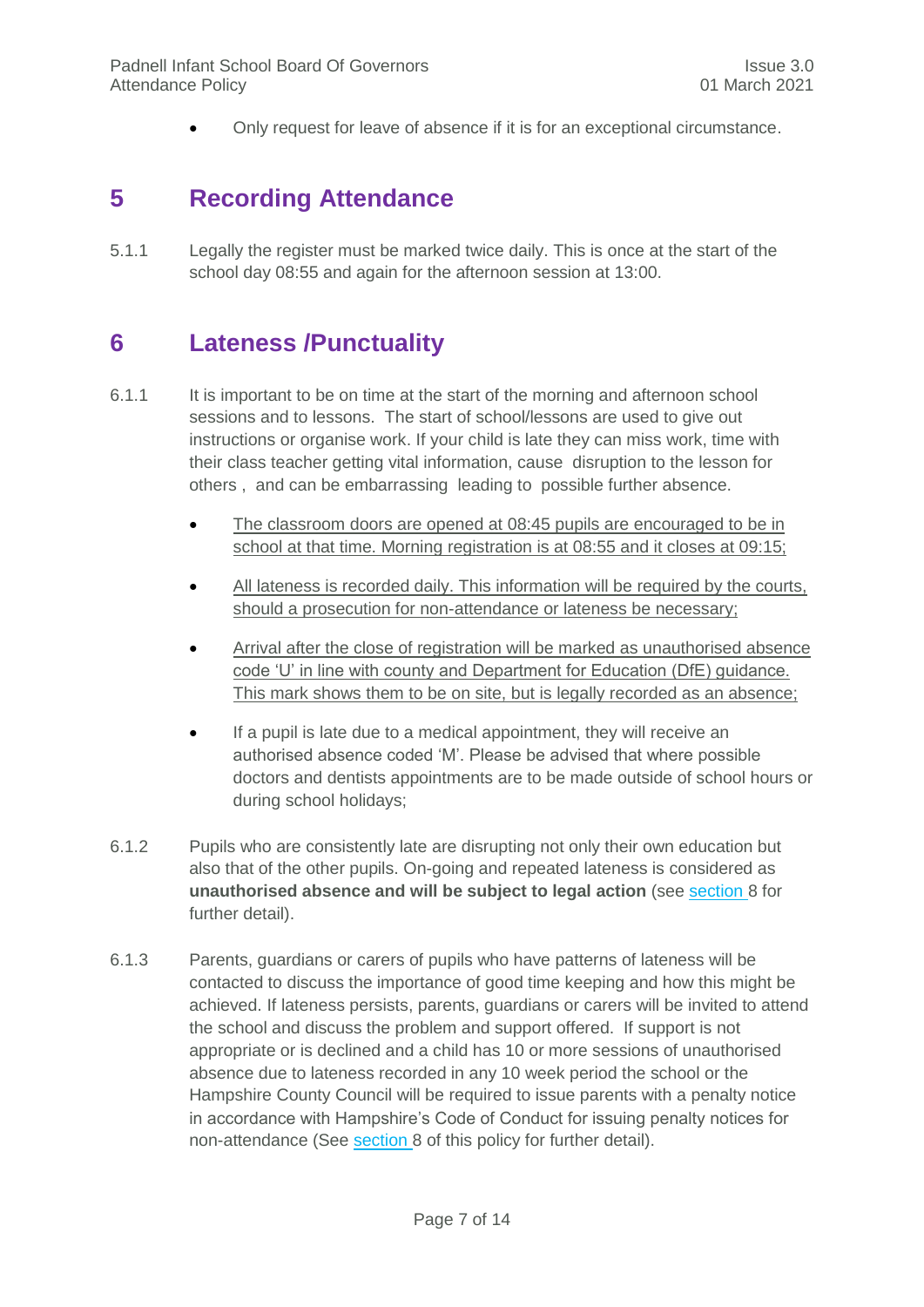**6.1.4 Please collect your child promptly at the end of the school day. Where late collection is persistent and/or significantly late, the school is obliged to take any uncollected pupil to a place of safety and share concerns as necessary with other agencies. If one is available, the school will place a child into the after school club and provide the parent/carer with the bill.** 

## <span id="page-7-1"></span><span id="page-7-0"></span>**7 What to do if my child is absent?**

#### **7.1 First Day Absence**

- 7.1.1 A child not attending school is considered a **safeguarding** matter. This is why information about the cause of any absence is always required.
- 7.1.2 If your child is absent you must:
	- Contact us by 9.15am on the first day of absence;
	- If we have not heard from you by this time the absence will be automatically recorded as unauthorised.
- 7.1.3 If your child is absent we will:
	- Telephone or text you on the first day of absence if we have not heard from you by 9.15am. If we cannot contact the priority contact we will continue to work through the list of numbers until we have confirmed where the child is. This is because we have a duty to ensure your child's safety as well as their regular school attendance;
	- Invite you in to discuss the situation with our Headteacher if absences persist;
	- Refer the matter to the Hampshire's Attendance Legal Panels if absence is unauthorised and falls below 90%.

#### <span id="page-7-2"></span>**7.2 Third Day Absence**

7.2.1 Please Note: If your child is not seen and contact has not been established with you or any of the named parent/carers after three days of absence the school is required to start a child missing in education procedures as set down by Hampshire County Council Guidance. We will make all reasonable enquires to establish contact with parents and the child including making enquires to known friends, wider family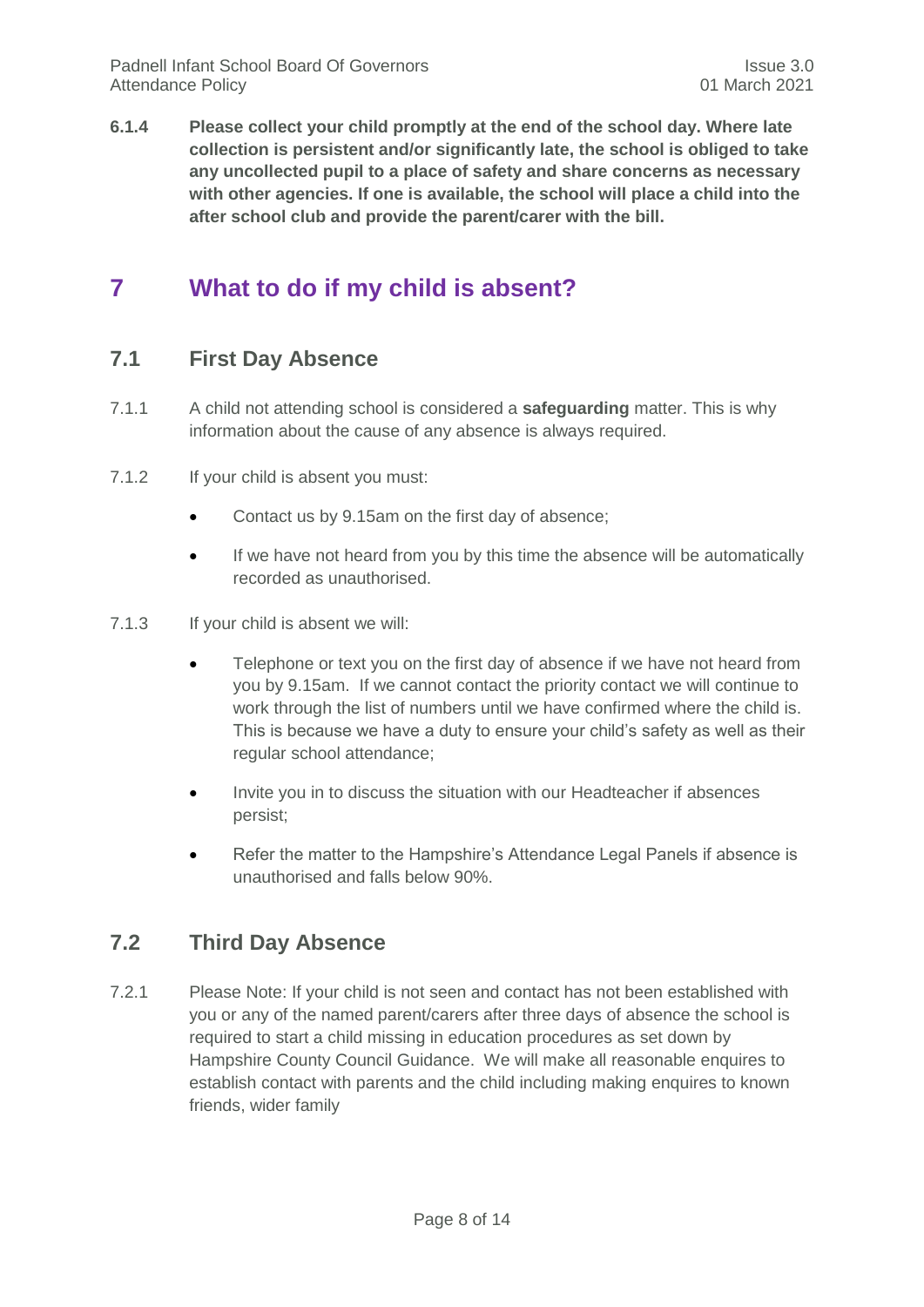#### <span id="page-8-0"></span>**7.3 Ten Day's Absence**

7.3.1 We have a legal duty to report the absence of any pupil who is absent without an explanation for 10 consecutive days. If the child is not seen and contact has not been established with the named parent/carer then the Local Authority is notified that the child is 'at risk of missing'. Children's Services Staff will visit the last known address and alert key services to locate the child. So help us to help you and your child by making sure we always have an up to date contact number. There will be regular checks on telephone numbers throughout the year.

#### <span id="page-8-1"></span>**7.4 Continued or Ongoing Absence**

- 7.4.1 If you child misses 10% (3 weeks / sessions ) or more schooling across the school year for whatever reason they are defined as **persistent absentees**.
- 7.4.2 Absence for whatever reason disadvantages a child by creating gaps in his or her learning. Research shows these gaps affect attainment when attendance falls below 95%. As such we monitor all absence thoroughly and all attendance data is shared with the Local Authority and the Department for Education. If your child has had absence and their attendance level is falling towards 90% we will contact you to discuss it further.
- 7.4.3 Children at this school are dependent on their parents/carers, who are responsible for their level of attendance and punctuality. It is vital that children enjoy coming to school, and whilst being encouraged to attend well and on time, will not carry blame and be made to feel unhappy if their parents are not supportive or effective in these areas.

#### <span id="page-8-2"></span>**7.5 Request for Leave of Absence:**

7.5.1 Amendments to school attendance regulations were updated and enforced from September 2013: **(Pupil registration) (England) regulations state that Headteachers may not grant any leave of absence during term time unless there are exceptional circumstances.** It is important to note that Headteachers can determine the length of the authorised absence as well as whether absence is authorised at all. The fundamental principles for defining 'exceptional' are rare, significant, or unavoidable which means the event could not reasonably be scheduled at another time. **There are no rules on this** as circumstances vary from school to school and family to family. There is however, no legal entitlement for time off in school time to go on holiday **and in the majority of cases holiday will not be authorised.** Parents/Carers wishing to apply for leave of absence need to fill in an application form available from the school office in advance and before making any travel arrangements.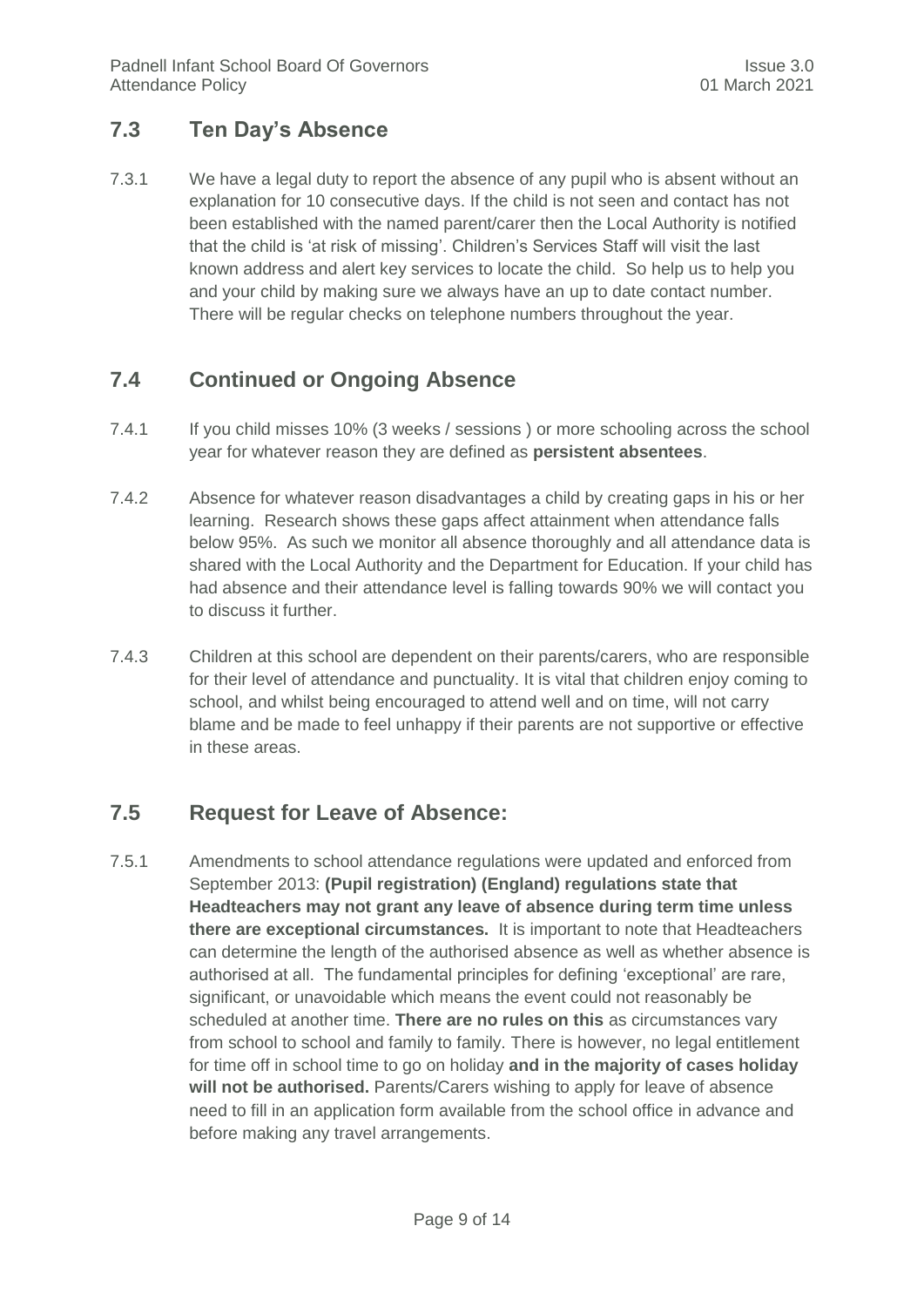- 7.5.2 If term time leave is taken without prior permission from the school, the absence will **be unauthorised** and if the number of sessions absent hits the thresholds set down in Hampshire's Code of Conduct parent/carers will be issued with a fixedpenalty fine or other legal action in accordance the code (see section 6 for detail).
- 7.5.3 Taking holidays in term time will affect your child's schooling as much as any other absence and we expect parents to help us by not taking children out during school time.

#### <span id="page-9-0"></span>**7.6 Understanding types of absence:**

- 7.6.1 Pupils are expected to attend school every day for the entire duration of the academic year, unless there is an *exceptional reason* for the absence. There are two main categories of absences:
	- a. Authorised Absence: is when the school has accepted the explanation offered as satisfactory justification for the absence, or given approval in advance for such an absence. If no explanation is received, absences cannot be authorised.
	- b. Unauthorised Absence: is when the school has not received a reason for absence or has not approved a child's leave absence from school after a parent's request. This includes:
		- *i) Parents giving their children permission to be off school unnecessarily such as for shopping, birthdays, to look after siblings;*
		- *ii) Truancy before or during the school day;*
		- *iii) Absences which have not been explained.*
- **7.6.2 A school can, if needed, change an authorised absence to an unauthorised absence and vice versa if new information is presented. Any changes will be communicated to parents/carers. An example of this would be where a parent states a child is unwell but on return to school there is evidence they have been on holiday.**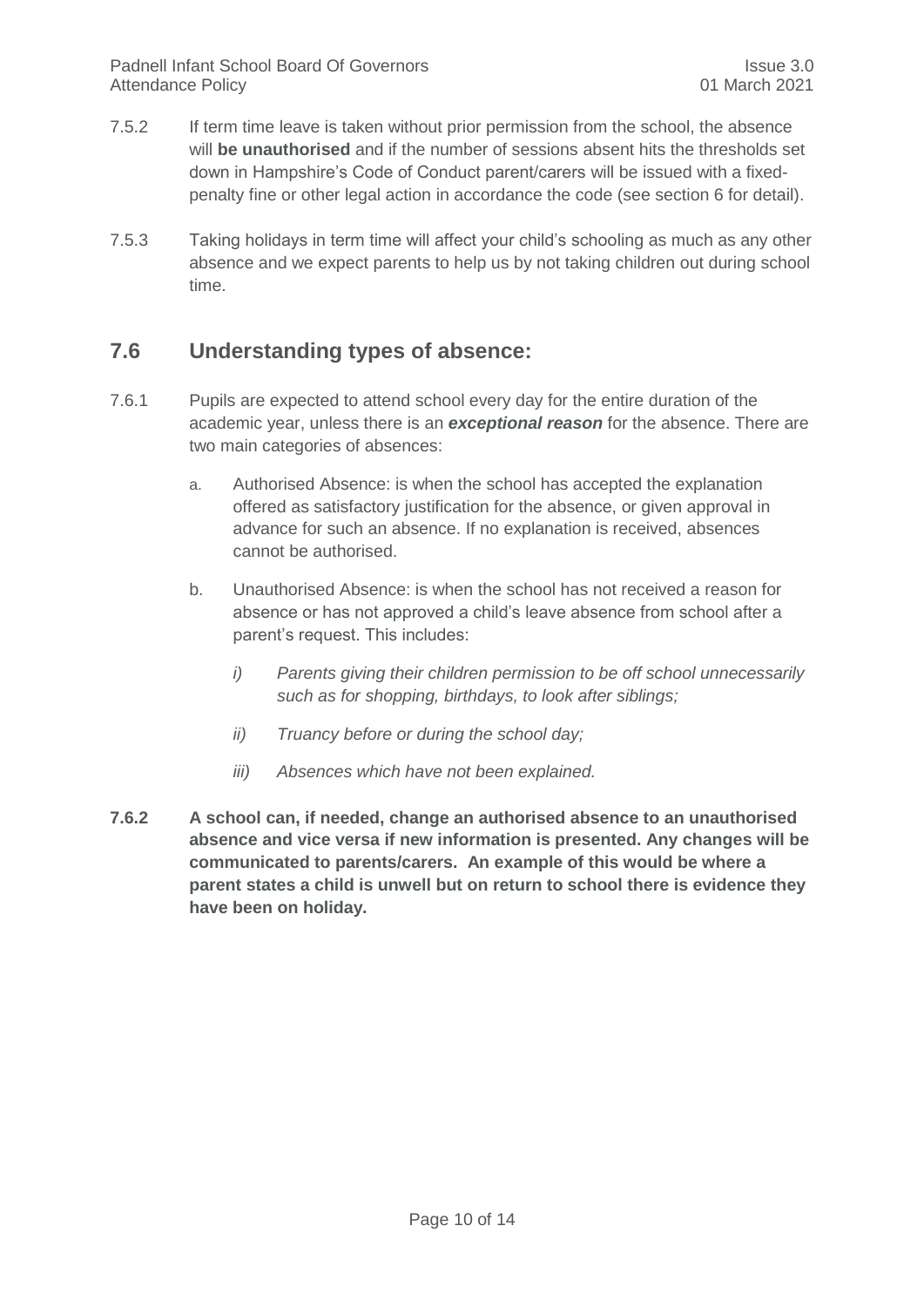## <span id="page-10-0"></span>**8 Penalty Notices for Non Attendance and other Legal Measures:**

8.1.1 In Education law, parents/carers are committing an offence if they fail to ensure the regular attendance of their child of compulsory school age at the school at which the child is registered, unless the absence has been authorised by the school.

#### <span id="page-10-1"></span>**8.2 Legal Measures for tackling persistent absence or lateness**

- 8.2.1 Hampshire Schools and Hampshire County Council will use the full range of legal measures to secure good attendance. Legal measures will only be considered through a referral to Hampshire's Attendance Legal Panels where:
	- **a. The child or family do not require the support from any agency to improve the attendance**
	- **b. The child has 10 or more sessions of unauthorised absence and parents are complicit in the child's absence.**
- 8.2.2 The following legal measures are for pupils of compulsory school age who are registered at a school**:**
	- a. Parenting contracts set at Education Planning Meetings;
	- b. Parenting orders;
	- c. Penalty notices;
	- d. Education Supervision Orders;
	- **e.** Prosecution.

#### <span id="page-10-2"></span>**8.3 Legal Measures for absence taken when the Headteacher has declined parent/carers request for leave of absence**

- 8.3.1 Where a pupil has unauthorised absence due to either:
	- a. Non-approval of a parent/carer's request for leave of absence; or
	- b. A holiday that has been taken without permission and the unauthorised absence is for 10 or more sessions (5 days) in any 100 possible school sessions then a penalty notice for non-attendance will be issued.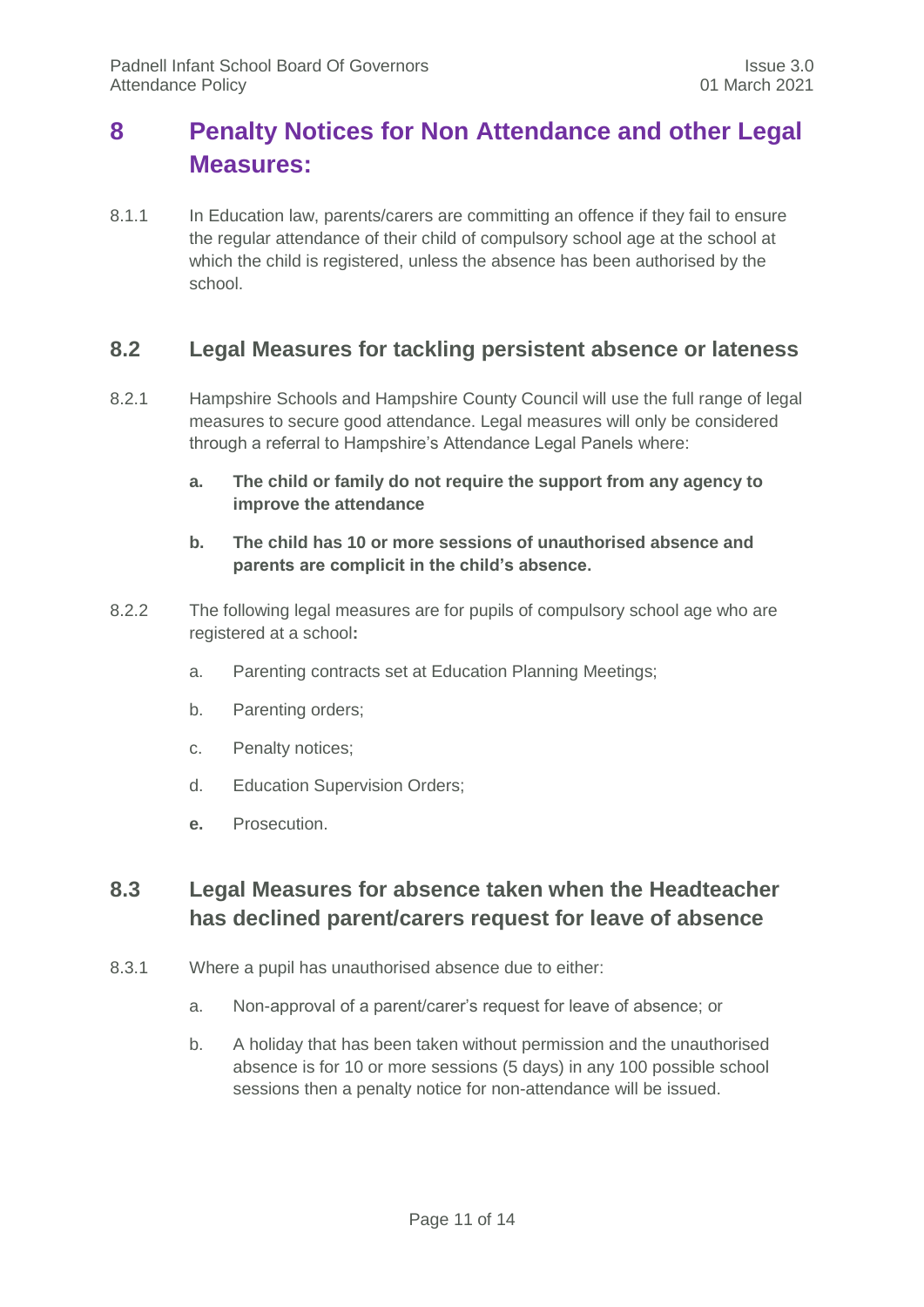8.3.2 Where a child has **unauthorised absence** the school must enforce Hampshire' s Code of Conduct for issuing Penalty Notices or follow its guidance on other Legal Measures for Non-Attendance. The Code of Conduct is a statutory document that ensures that powers for legal sanctions are applied consistently and fairly across all schools and their families within the authority. A copy is available from [http://www3.hants.gov.uk/education/hias/learning-behaviour](http://www3.hants.gov.uk/education/hias/learning-behaviour-attendance/attendance-guidance-for-parents/possible-penalties.htm)[attendance/attendance-guidance-for-parents/possible-penalties.htm](http://www3.hants.gov.uk/education/hias/learning-behaviour-attendance/attendance-guidance-for-parents/possible-penalties.htm)

#### The code of conduct states that:

- 8.3.3 Schools or Hampshire Local Authority will issue a Penalty Notice for any unauthorised absence where the pupil has been:
	- a. Absent for 10 or more half-day sessions (five school days) of unauthorised absence during any 100 possible school sessions – these do not need to be consecutive;
	- b. Persistently late (coded *U*) for up to 10 sessions (five days) after the register has closed;
	- c. Persistently late before the close of the register (coded *L*), but the school has met with parents and has clearly communicated that they will categorise as unauthorised any further lateness (code *O*), and where the threshold of 10 sessions (five days) has been met;
	- d. Absent for any public examinations of which dates are published in advance;
	- e. Absent for any formal school assessments, tests or examinations where the dates have been published in advance unless the issuing of a Penalty Notice would conflict with other intervention strategies in place or other sanctions already being processed.
- **8.3.4 If a child's has unauthorised absence meets any of the above criteria and the family or child do not require any agency support to improve the attendance then a single Penalty Notice is issued for either:**
	- *i) 10 sessions of unauthorised absence or lateness in any 10 week school period.*
- 8.3.5 Parents and Carers will be warned of the likelihood of a penalty notice being issued for unauthorised absence either via a letter, through the leave of absence request form, or through the schools attendance policy and website. The penalty notice is a fine that is issued to each parent/carer who condoned (or was responsible for the child) during the period of unauthorised absence for which the fine has been issued. For each case of unauthorised absence the school or Hampshire County Council will decide whether a Penalty Notice is issued **to one or more parent/carers** for each child. **N.B** This could mean four penalty notices for a family with two siblings both with unauthorised absence for holiday i.e. one PN for each child to each parent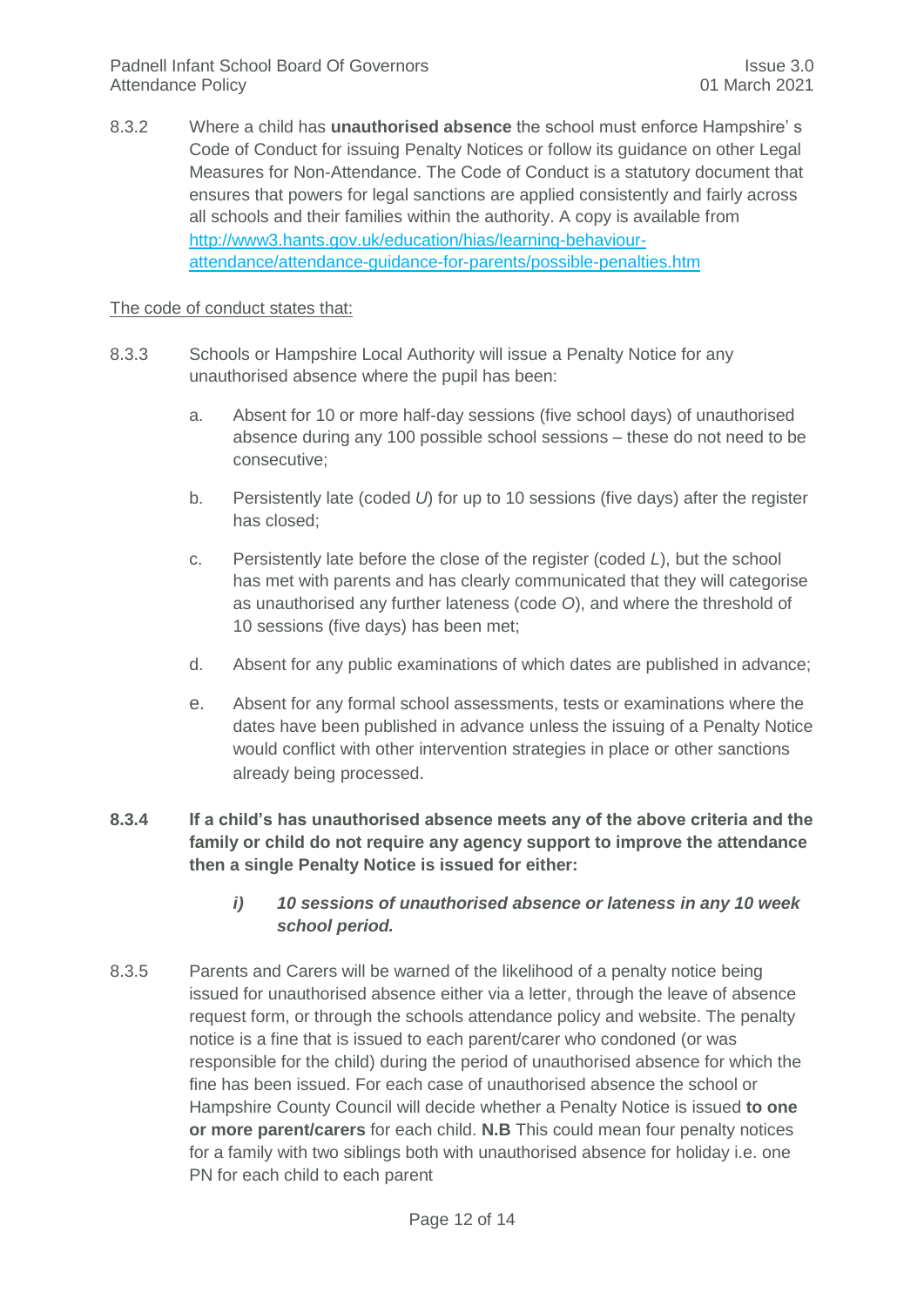- 8.3.6 Each penalty notice carries a fine of £60 per parent, per child if paid within 21 days of the penalty notice being posted. If the fine is not paid within 21 days the Penalty is automatically increased to £120 if paid within 28 days. If the fine remains unpaid the Hampshire County Council will consider prosecution for the non-attendance. Payment methods are detailed on the Penalty Notices themselves. Penalties are to be paid to Hampshire County Council and revenue resulting from payment of Penalties is used by the County Council to help cover the costs of issuing Penalty Notices and/or the cost of prosecuting recipients who do not pay.
- 8.3.7 For further information parents/carers can request a leaflet from their school and should visit Hampshire County Councils website at: [http://www3.hants.gov.uk/education/hias/learning-behaviour](http://www3.hants.gov.uk/education/hias/learning-behaviour-attendance/attendance-guidance-for-parents/possible-penalties.htm)[attendance/attendance-guidance-for-parents/possible-penalties.htm](http://www3.hants.gov.uk/education/hias/learning-behaviour-attendance/attendance-guidance-for-parents/possible-penalties.htm)

## <span id="page-12-0"></span>**9 What can I do to encourage my child to attend School?**

9.1.1 For many parents, your child attending school may be your first experience of being separated from them. This can seem daunting at first for both of you but consistency and a caring supportive home and school life will make the transition a quick and easy experience for you both.

## <span id="page-12-1"></span>**10 Absence through child participation in Public Performances, including theatre, film or TV work & Modeling**

10.1.1 Parents of a child performer can seek leave of absence from school for their child to take part in a performance. They must contact the Headteacher to discuss the nature and frequency of the work, whether the child has a valid performance license and whether education will be provided by the employer during any future leave of absence. Any absence recorded as part of a child's participation in a public performance is recorded as C an authorised absence.